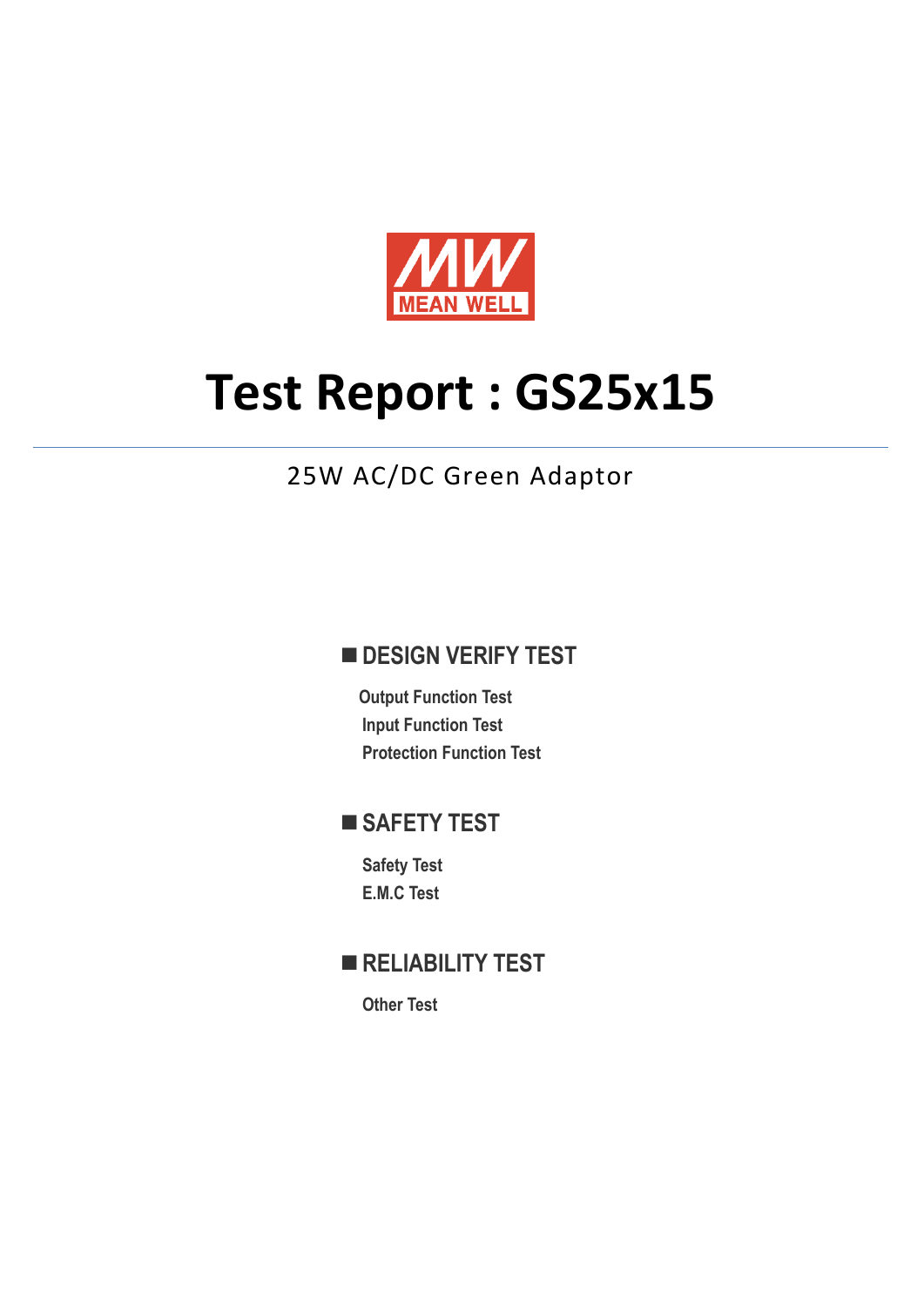

## ■ **DESIGN VERIFY TEST**

### **OUTPUT FUNCTION TEST**

| <b>NO</b>      | <b>TEST ITEM</b>          | <b>SPECICATION</b>  | <b>TEST CONDITION</b>                                        | <b>RESULT</b>       | <b>VERDICT</b> |
|----------------|---------------------------|---------------------|--------------------------------------------------------------|---------------------|----------------|
| $\mathbf{1}$   | <b>RIPPLE &amp; NOISE</b> | 100mVp-p (Max)      | I/P:230VAC<br>O/P:FULL LOAD<br>Ta: $25^{\circ}$ C            | 27 mVp-p            | P              |
| $\overline{2}$ | <b>VOLTAGE TOLERANCE</b>  | $-3\% - +3\%$ (Max) | I/P:90VAC~264VAC<br>O/P:FULL~MIN. LOAD<br>Ta: $25^{\circ}$ C | $-0.01\% - +1.21\%$ | P              |
| 3              | LINE REGULATION           | $-1\% - 1\%$ (Max)  | $I/P$ :90VAC ~264VAC<br>O/P:FULL LOAD<br>Ta: $25^{\circ}$ C  | $-0.01\% - +0\%$    | P              |
| $\overline{4}$ | <b>LOAD REGULATION</b>    | $-3\% - +3\%$ (Max) | I/P:230VAC<br>O/P:FULL ~MIN LOAD<br>Ta: $25^{\circ}$ C       | $-0.60\% - +0.61\%$ | P              |
| 5              | SET UP TIME               | 500 mS (Max)        | I/P:230VAC<br>O/P:FULL LOAD<br>Ta: $25^{\circ}$ C            | 264 mS              | P              |
| $6\phantom{1}$ | <b>RISE TIME</b>          | 30 mS (Max)         | I/P:230VAC<br>O/P:FULL LOAD<br>Ta: $25^{\circ}$ C            | $6.7$ mS            | P              |
| $\overline{7}$ | HOLD UP TIME              | 15 mS (Min)         | I/P:115VAC<br>O/P:FULL LOAD<br>Ta: $25^{\circ}$ C            | 16.2 mS             | P              |

#### **INPUT FUNCTION TEST**

| <b>NO</b>      | <b>TEST ITEM</b>                    | <b>SPECICATION</b>                 | <b>TEST CONDITION</b>                                                   | <b>RESULT</b>                        | <b>VERDICT</b> |
|----------------|-------------------------------------|------------------------------------|-------------------------------------------------------------------------|--------------------------------------|----------------|
| $\mathbf{1}$   | <b>VOLTAGE RANGE</b>                | 100VAC ~ 240VAC (Typ)              | I/P:TESTING<br>O/P:FULL LOAD<br>Ta: $25^{\circ}$ C                      | $45V - 264V$                         | P              |
| $\overline{2}$ | <b>FREQUENCY RANGE</b>              | 50HZ - 60HZ (Typ)<br>NO DAMAGE OSC | I/P: 100VAC ~ 240VAC<br>O/P:FULL~MIN LOAD<br>Ta: $25^{\circ}$ C         | TEST: OK                             | P              |
| 3              | <b>EFFICIENCY</b>                   | 84.5% (Typ)                        | I/P:230VAC<br>O/P:FULL LOAD<br>Ta: $25^{\circ}$ C                       | 85.8%                                | P              |
| $\overline{4}$ | AVERAGE EFFICIENCY                  | 82.35% (LEVEL V)                   | I/P:115/230VAC<br>O/P:25% · 50% · 75% · 100% LOAD<br>Ta: $25^{\circ}$ C | 85.44 % (115VAC)<br>84.82 % (230VAC) | P              |
| 5              | <b>AC CURRENT</b>                   | $0.7A$ (Max)                       | I/P: 100VAC<br>O/P:FULL LOAD<br>Ta: $25^{\circ}$ C                      | 0.45A                                | P              |
| $6\phantom{1}$ | NO LOAD POWER<br><b>CONSUMPTION</b> | < 0.3W                             | I/P:230VAC<br>O/P: NO LOAD<br>Ta: $25^{\circ}$ C                        | 0.13W                                | P              |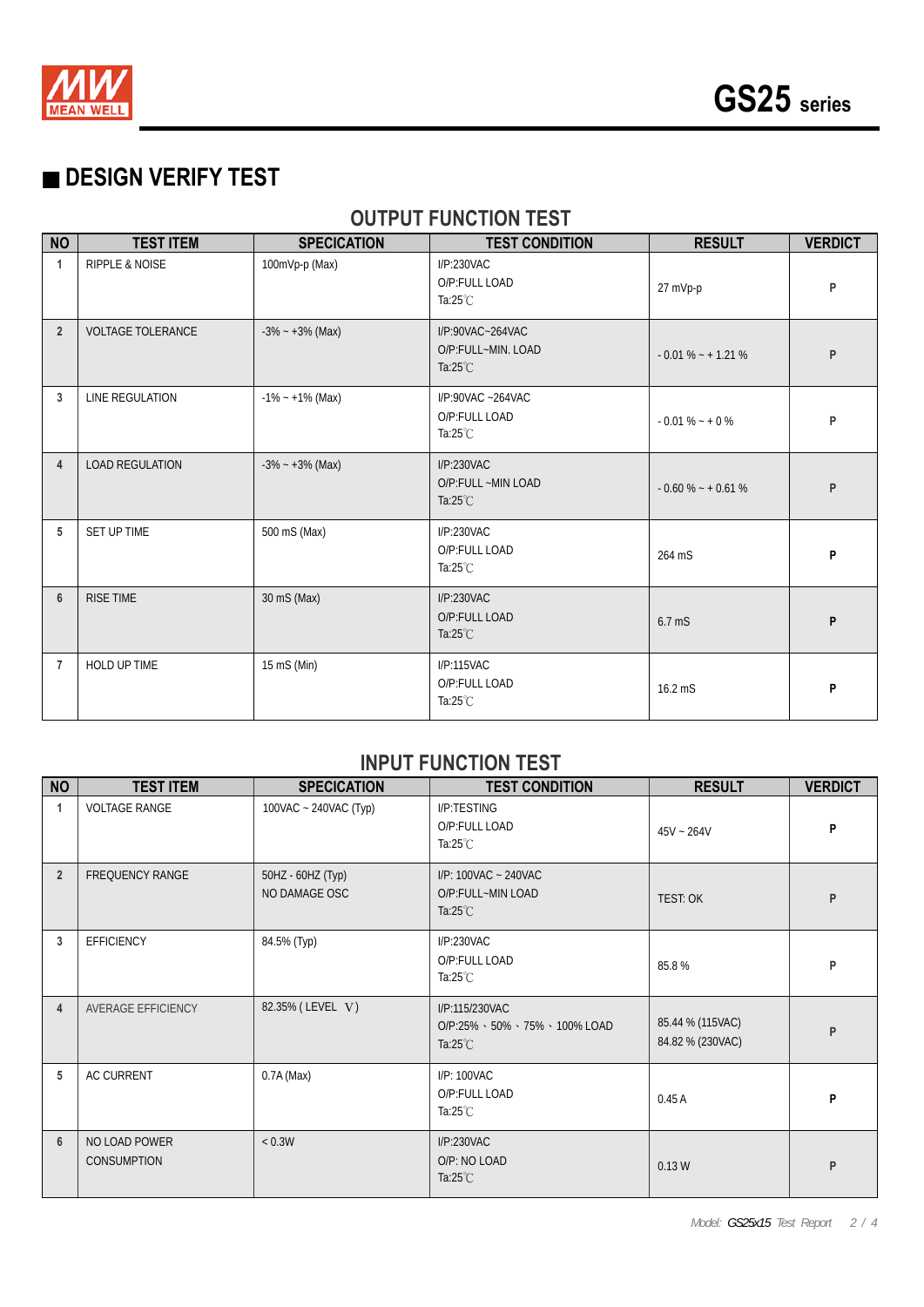



|   | <b>INRUSH CURRENT</b>  | $<$ 45A<br><b>COLD START</b>                    | I/P:230VAC<br>O/P:FULL LOAD<br>Ta: $25^{\circ}$ C | 33.4 A                          | D |
|---|------------------------|-------------------------------------------------|---------------------------------------------------|---------------------------------|---|
| 8 | <b>LEAKAGE CURRENT</b> | $<$ 0.75mA FOR CLASS I<br>< 0.25mA FOR CLASS II | I/P:240VAC<br>O/P:Min LOAD<br>Ta: $25^{\circ}$ C  | $L-FG: 0.02mA$<br>N-FG: 0.02 mA | D |

#### **PROTECTION FUNCTION TEST**

| <b>NO</b>      | <b>TEST ITEM</b>        | <b>SPECICATION</b>                     | <b>TEST CONDITION</b>                             | <b>RESULT</b>                                         | <b>VERDICT</b> |
|----------------|-------------------------|----------------------------------------|---------------------------------------------------|-------------------------------------------------------|----------------|
|                | OVER LOAD PROTECTION    | 110~150% (Typ)                         | I/P:230VAC<br>O/P:TESTING<br>Ta:25 $°C$           | 131 %<br><b>HICCUP MODE</b><br>RESET AUTO RECOVER     | P              |
| $\overline{2}$ | OVER VOLTAGE PROTECTION | CLAMP BY ZENER DIODE<br>$105 - 135%$   | I/P:230VAC<br>O/P:MIN LOAD<br>Ta: $25^{\circ}$ C  | CLAMP BY ZENER DIODE<br>120 % (18V)                   | P              |
| 3              | SHORT PROTECTION        | SHORT EVERY OUTPUT<br>1 HOUR NO DAMAGE | I/P:264VAC<br>O/P:FULL LOAD<br>Ta: $25^{\circ}$ C | NO DAMAGE<br><b>HICCUP MODE</b><br>RESET AUTO RECOVER | P              |

## **SAFETY & E.M.C TEST**

#### **SAFETY TEST**

| <b>NO</b> | <b>TEST ITEM</b>            | <b>SPECICATION</b>              | <b>TEST CONDITION</b>                     | <b>RESULT</b>                          | <b>VERDICT</b> |
|-----------|-----------------------------|---------------------------------|-------------------------------------------|----------------------------------------|----------------|
|           | WITHSTAND VOLTAGE           | I/P-O/P:4242VDC/min             | I/P-O/P:4242VDC/min<br>Ta: $25^{\circ}$ C | $I/P$ -O/P: 7.1 uA<br>NO DAMAGE        |                |
|           | <b>ISOLATION RESISTANCE</b> | $I/P$ -O/P:500VDC>100M $\Omega$ | $I/P$ -O/P:500VDC<br>Ta: $25^{\circ}$ C   | $I/P$ -O/P:>100M $\Omega$<br>NO DAMAGE | D              |

#### **E.M.C TEST**

| <b>NO</b>      | <b>TEST ITEM</b>  | <b>SPECICATION</b>                                             | <b>TEST CONDITION</b>                                    | <b>RESULT</b> | <b>VERDICT</b> |
|----------------|-------------------|----------------------------------------------------------------|----------------------------------------------------------|---------------|----------------|
|                | <b>HARMONIC</b>   | IEC61000-3-2<br><b>CLASS A</b>                                 | I/P:230VAC / 50HZ<br>O/P:FULL LOAD<br>Ta: $25^{\circ}$ C | PASS          | P              |
| $\overline{2}$ | <b>CONDUCTION</b> | EN55022<br><b>CLASS B</b>                                      | I/P:230VAC (50HZ)<br>O/P:FULL LOAD<br>Ta: $25^{\circ}$ C | <b>PASS</b>   | P              |
| 3              | <b>RADIATION</b>  | EN55022<br><b>CLASS B</b>                                      | I/P:230VAC (50HZ)<br>O/P:FULL LOAD<br>Ta: $25^{\circ}$ C | PASS          | P              |
| 4              | E.S.D             | IEC61000-4-2<br><b>LIGHT INDUSTRY</b><br>AIR:8KV / Contact:4KV | I/P:230VAC/50HZ<br>O/P:FULL LOAD<br>Ta: $25^{\circ}$ C   | CRITERIA A    | P              |